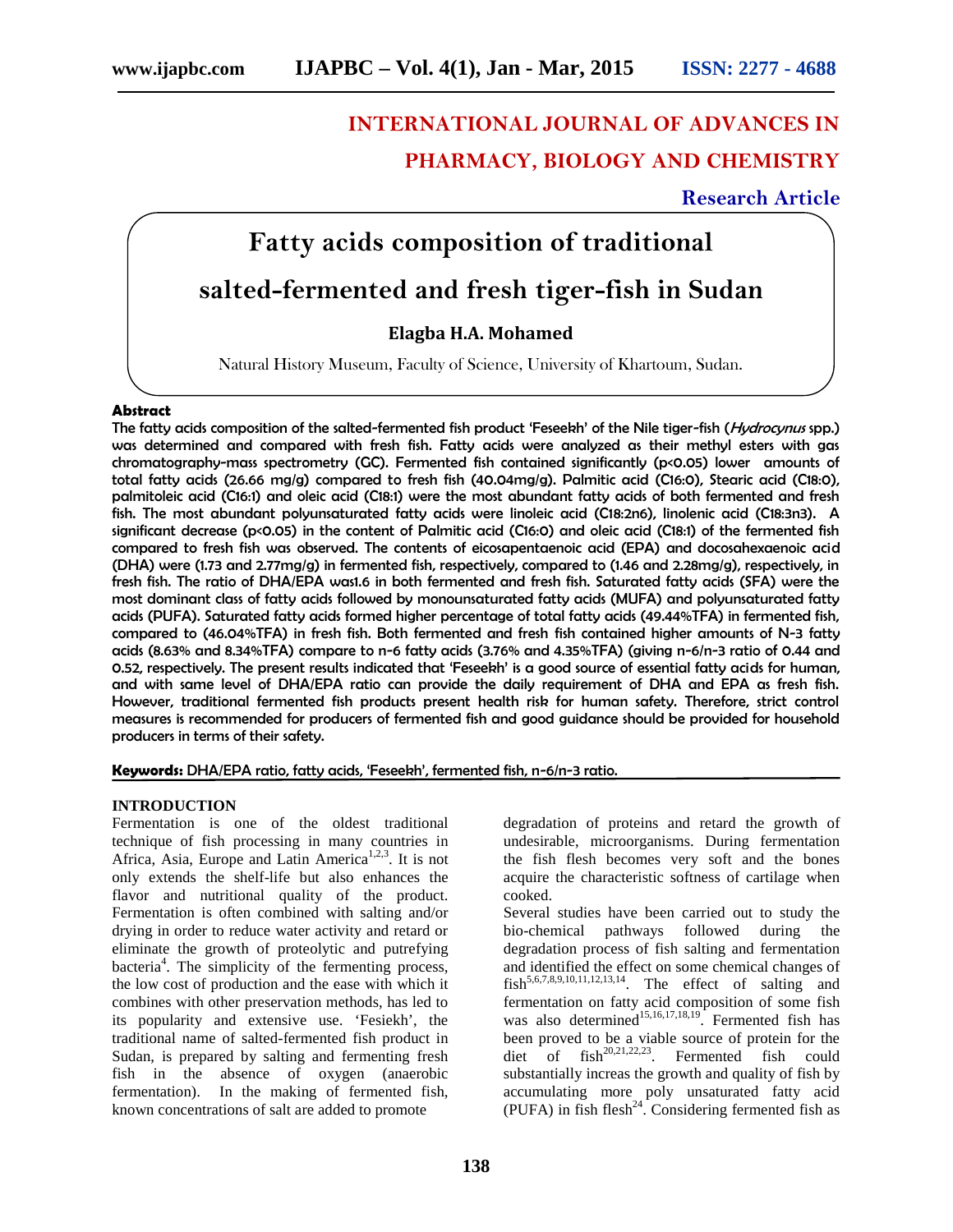important nutritionally balanced and cost-effective alternative diets for humans and animals, there is a need for research effort to evaluate the fatty acid composition and profile of fermented fish. Therefore, the present study was carried out to investigate the fatty acids composition and profiles of saltedfermented product 'Fesiekh' of the Nile fish *Hydrocynus* species, and to compare the contents with that of fresh fish, to determine the effect of fermentation of these components.

## **MATERIALS AND METHODS**

#### **Sample collection and preparation:**

Fermented and fresh specimens of the Nile tiger fish (*Hydrocynus* species) were purchased from the fish market in Khartoum. Fish samples were transported to the laboratory, gutted, prepared as a fillet, washed with fresh water and minced into fine particles and kept in separate glass containers for analysis.

### **Fatty acid analysis:**

Lipid extraction was done according to the Bligh and Dyer method. Methyl esters were prepared by trans methylation, using 2 M KOH in methanol and n hexane, according to the method described by $^{25}$ . Fatty acids were analyzed as their methyl esters with a gas chromatography-mass spectrometry (GC-MS; Hewlett-Packard 5890 GC), according to the procedure of  $26$  and was identified by comparing their retention time with those of several commercial standard mixtures (Supelco, USA). The concentration of individual fatty acid was calculated using tricosanoic acid (C23:0) as internal standard and the result was expressed in mg/g wet weight and (%)/TFA.

#### **RESULTS AND DISCUSSION**

Fatty acid compositions of fermented and fresh fish are shown in (Table 1). Fermented fish contained significantly  $(p<0.05)$  lower amounts of total fatty acids (26.66 mg/g) compared to fresh fish (40.04mg/g). Eighty-two fatty acids with various chain lengths and saturation levels have been identified. Palmitic acid (C16:0), Stearic acid (C18:0), palmitoleic acid (C16:1) and oleic acid (C18:1) were the most abundant fatty acids of both fermented and fresh fish. The most abundant polyunsaturated fatty acids were linoleic acid (C18:2n6), linolenic acid (C18:3n3). There was a significant decrease  $(p<0.05)$  in the content of Palmitic acid (C16:0) and oleic acid (C18:1) of the fermented fish compared to fresh fish, but slight

decrease was found in the remaining fatty acids. The contents of eicosapentaenoic acid (EPA) and docosahexaenoic acid (DHA) were slightly higher in fermented fish (1.73 and 2.77mg/g), respectively, compared to (1.46 and 2.28mg/g), respectively, in fresh fish. The ratio of DHA/EPA was1.6 in both fermented and fresh fish. Saturated fatty acids (SFA) were the most dominant class of fatty acids (Figure 1) followed by monounsaturated fatty acids (MUFA) and polyunsaturated fatty acids (PUFA). Saturated fatty acids formed higher percentage of total fatty acids (49.44%TFA) in fermented fish (Figure 2), compared to (46.04%TFA) in fresh fish. Both fermented and fresh fish contained higher amounts of N-3 fatty acids (8.63% and 8.34%TFA) compare to n-6 fatty acids (3.76% and 4.35%TFA) (Figure 3), giving n-6/n-3 ratio of 0.44 and 0.52, respectively.

The decrease in free fatty acids (FFA) disagreed with $^{27}$  who showed a significant increase of Bouri Fish (*Mugil cephalus*) in Egypt after the salting and fermenting process, but the significant increase in C 16:0 and an increase in the ratio of USFA/SFA agreed with the findings. The increase in the ratio of USFA/SFA after the salting and fermenting process could be due to the increase of eicosapentaenoic acid (EPA) and docosahexaenoic acid (DHA) in fermented fish. Fatty acid contents of some traditional fish and shrimp paste condiments of the Philippines was investigated $\delta$ . The authors reported that the contents of polyunsaturated fatty acids, including DHA were not significantly different from that of fresh untreated shrimp fry. Fatty acid composition of fermented sardine fish sauce contained significantly  $(p<0.05)$  higher proportions in C14:0, C16:0, C18:1n9 trans, C18:2n6cis and  $C18:3n3^{18}$ . The abundant fatty acids were C16:0, C18:0, C20:5n3 cis and C22:6 n3 similar to the present results in fermented fish. A great content of linoleic (C18:2n6) and docosahexanoic (C22:6n3) acids, which are considered as essential fatty acids for its beneficial effects for human health, have also been recorded in fermented fish. However, the ratio (0.26) of PUFA/USFA in fermented fish and (0.61) in fresh fish is lower than the ratio >0.90 observed by in fermented sardine fish sauce. The polyunsaturated fatty acid N-3 (PUFA-N-3) represented an average (65.5% and 56.9%PUFA) higher than (28.5% and 29.6% PUFA) of PUFA-N-6, in fermented and fresh fish, respectively, and C20:5n3 eicosapentaenoic ccid, (EPA) and C22:6n3 docosahexaenoic acid (DHA) were the most abundant PUFA-n3, which was similar to the results in fermented sardine fish sauce $^{18}$ .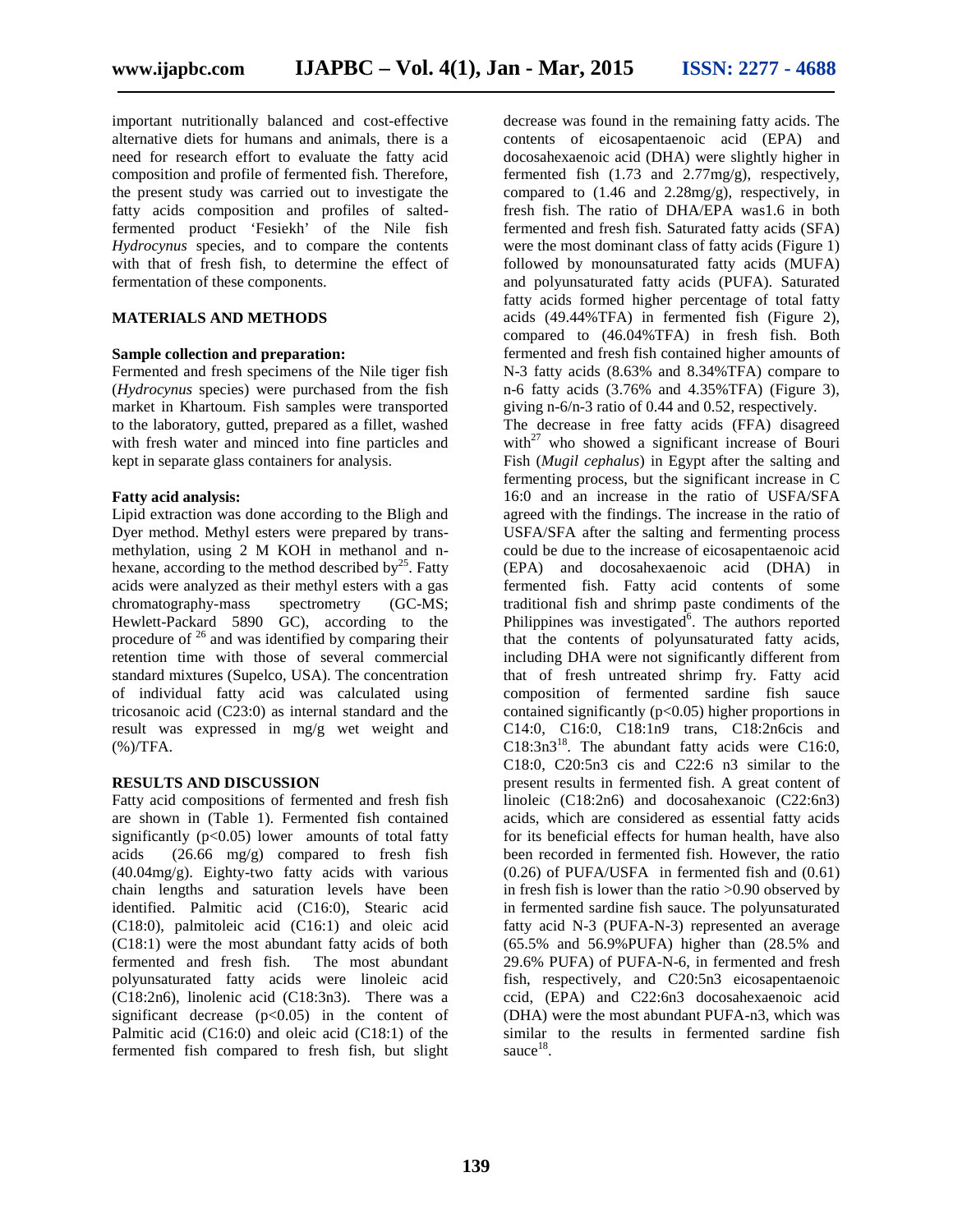| The fatty acids composition $(mg/g)$ and profiles (%/TFA) of fermented and fresh Nile tigerfish. |                  |                |              |                |  |
|--------------------------------------------------------------------------------------------------|------------------|----------------|--------------|----------------|--|
|                                                                                                  |                  | Fermented fish |              | Fresh fish     |  |
| Fatty acids                                                                                      | mg/g             | $\%$           | mg/g         | $\%$           |  |
| Butyric acid C4:0                                                                                | 0.07             | 0.26           | 0.44         | 1.11           |  |
| Caproic acid C6:0                                                                                | 0.05             | 0.17           | 0.11         | 0.27           |  |
| Caprylic acid C8:0                                                                               | $\mathbf{0}$     | $\mathbf{0}$   | 0.06         | 0.15           |  |
| Tridecanoic acid C13:0                                                                           | 0.29             | 1.08           | 0.1          | 0.26           |  |
| Myristic acid C14:0                                                                              | 0.84             | 3.16           | 1.19         | 2.97           |  |
| Pentadecanoic acid C15:0                                                                         | 0.11             | 0.42           | 0.16         | 0.4            |  |
| Palmitic acid C16:0                                                                              | 8.08             | 30.32          | 10.35        | 25.84          |  |
| Heptadecanoic acid C17:0                                                                         | 0.26             | 0.99           | 0.35         | $0.88\,$       |  |
| Stearic acid C18:0                                                                               | 3                | 11.24          | 3.98         | 9.95           |  |
| Arachidic acid C20:0                                                                             | 0.07             | 0.25           | 0.12         | 0.27           |  |
| Behenic acid C22:0                                                                               | 0.07             | 0.26           | 0.24         | 0.61           |  |
| Tricosanoic acid C23:0                                                                           | 0.46             | 1.72           | 0.67         | 1.68           |  |
| Lignoceric acid C24:0                                                                            | $\boldsymbol{0}$ | $\mathbf{0}$   | 0.67         | 1.67           |  |
| Palmitoleic acid C16:1                                                                           | 2.23             | 8.36           | 3.29         | 8.22           |  |
| Heptadecenoic acid C17:1                                                                         | 0.08             | 0.31           | 0.14         | 0.35           |  |
| Elaidic acid C18:1n9t                                                                            | 0.04             | 0.14           | 0.18         | 0.46           |  |
| Oleic acid C18:1n9c                                                                              | 7.36             | 27.59          | 11.77        | 29.39          |  |
| Eicosenoic acid C20:1                                                                            | 0.15             | 0.56           | 0.35         | $0.88\,$       |  |
| Linolelaidic acid C18:2n6t                                                                       | 0.04             | 0.16           | $\mathbf{0}$ | $\overline{0}$ |  |
| Linoleic acid C18:2n6c                                                                           | 0.82             | 3.07           | 1.51         | 3.78           |  |
| Linolenic acid C18:3n6                                                                           | 0.04             | $0.16\,$       | 0.1          | 0.25           |  |
| Eicosatrienoic acid C20:3n6                                                                      | 0.1              | 0.37           | 0.13         | 0.33           |  |
| Linolenic acid C18:3n3                                                                           | $\mathbf{1}$     | 3.77           | 1.49         | 3.73           |  |
| Eicosatrienoic acid C20:3n3                                                                      | 0.1              | 0.37           | 0.35         | $0.88\,$       |  |
| Eicosapentaenoic C20:5n3(EPA)                                                                    | 0.46             | 1.73           | 0.58         | 1.46           |  |
| Docosahexaenoic C22:6n3 (DHA)                                                                    | 0.74             | 2.77           | 0.91         | 2.28           |  |
| Eicosadienoic acid C20:2                                                                         | 0.08             | 0.31           | 0.35         | 0.86           |  |
| Docosadienoic acid C22:2                                                                         | 0.12             | 0.47           | 0.45         | 1.11           |  |
| <b>TFA</b>                                                                                       | 26.66            |                | 40.04        |                |  |
| <b>SFA</b>                                                                                       | 13.29            | 49.44          | 18.43        | 46.04          |  |
| <b>USFA</b>                                                                                      | 13.37            | 50.14          | 21.6         | 53.96          |  |
| <b>MUFA</b>                                                                                      | 9.86             | 36.97          | 15.73        | 39.29          |  |
| <b>PUFA</b>                                                                                      | 3.51             | 13.17          | 5.87         | 14.67          |  |
| $N-6$                                                                                            | $\mathbf{1}$     | 3.76           | 1.74         | 4.35           |  |
| $N-3$                                                                                            | 2.3              | 8.63           | 3.34         | 8.34           |  |
|                                                                                                  |                  |                |              |                |  |
| $N-6/N-3$                                                                                        |                  | 0.44           |              | 0.52           |  |
| N-6/PUFA                                                                                         |                  | 28.5           |              | 29.6           |  |
| N-3/PUFA                                                                                         |                  | 65.5           |              | 56.9           |  |

**Table 1**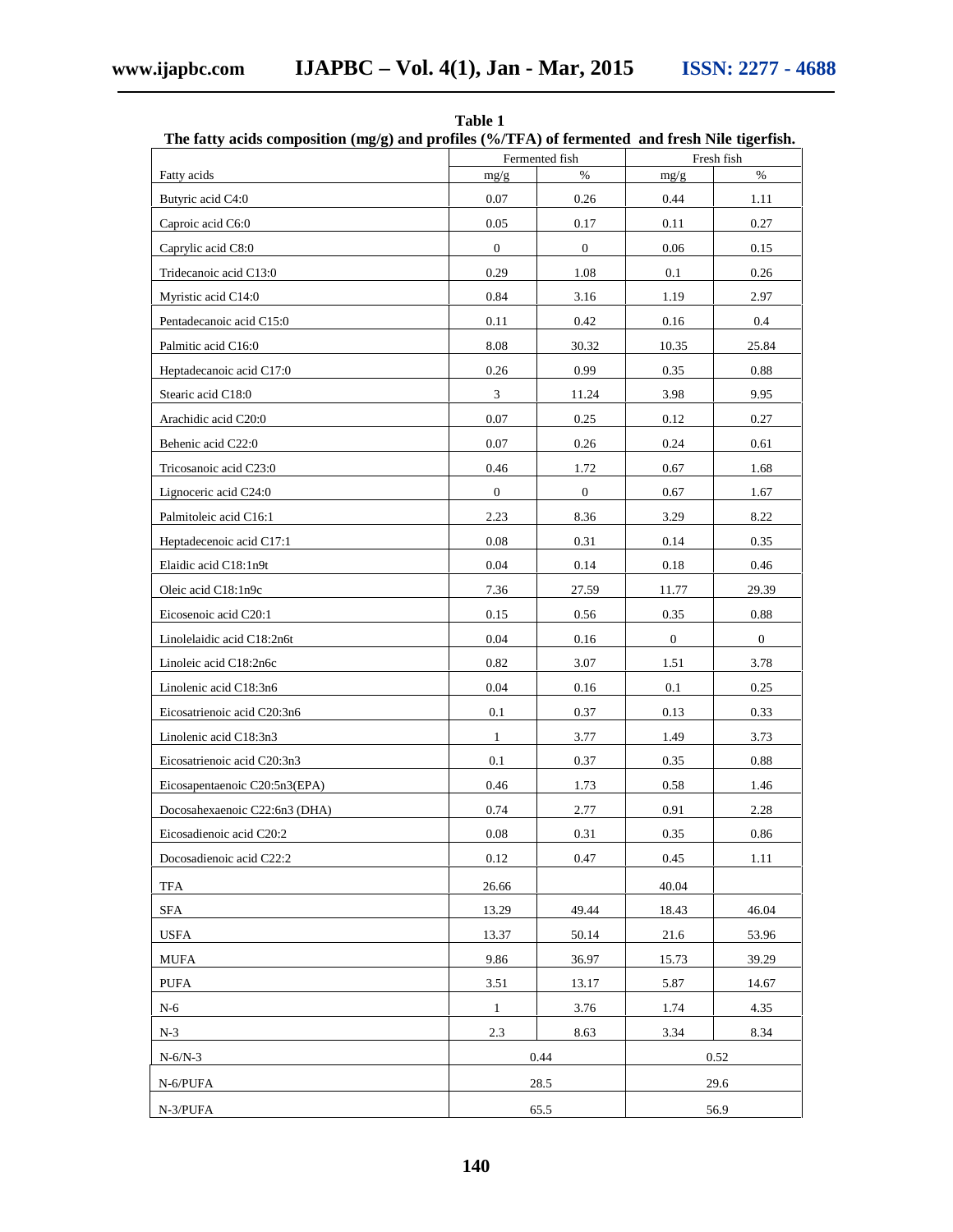

**Figure 1**

**The contents (mg /g) of different groups of fatty acids in fermented (FF) and fresh (FRF) tiger fish. in fermented** 



**Figure 2 The percentage of different groups of fatty acids (%/TFA) in fermented (FF) and fresh tiger fish groups fatty fermented (FF) and (FRF).**



**Figure 3 The contents (mg /g) of N-3 and N-6 polyunsaturated fatty acids in fermented (FF) and fresh (FRF) tiger fish tiger fish**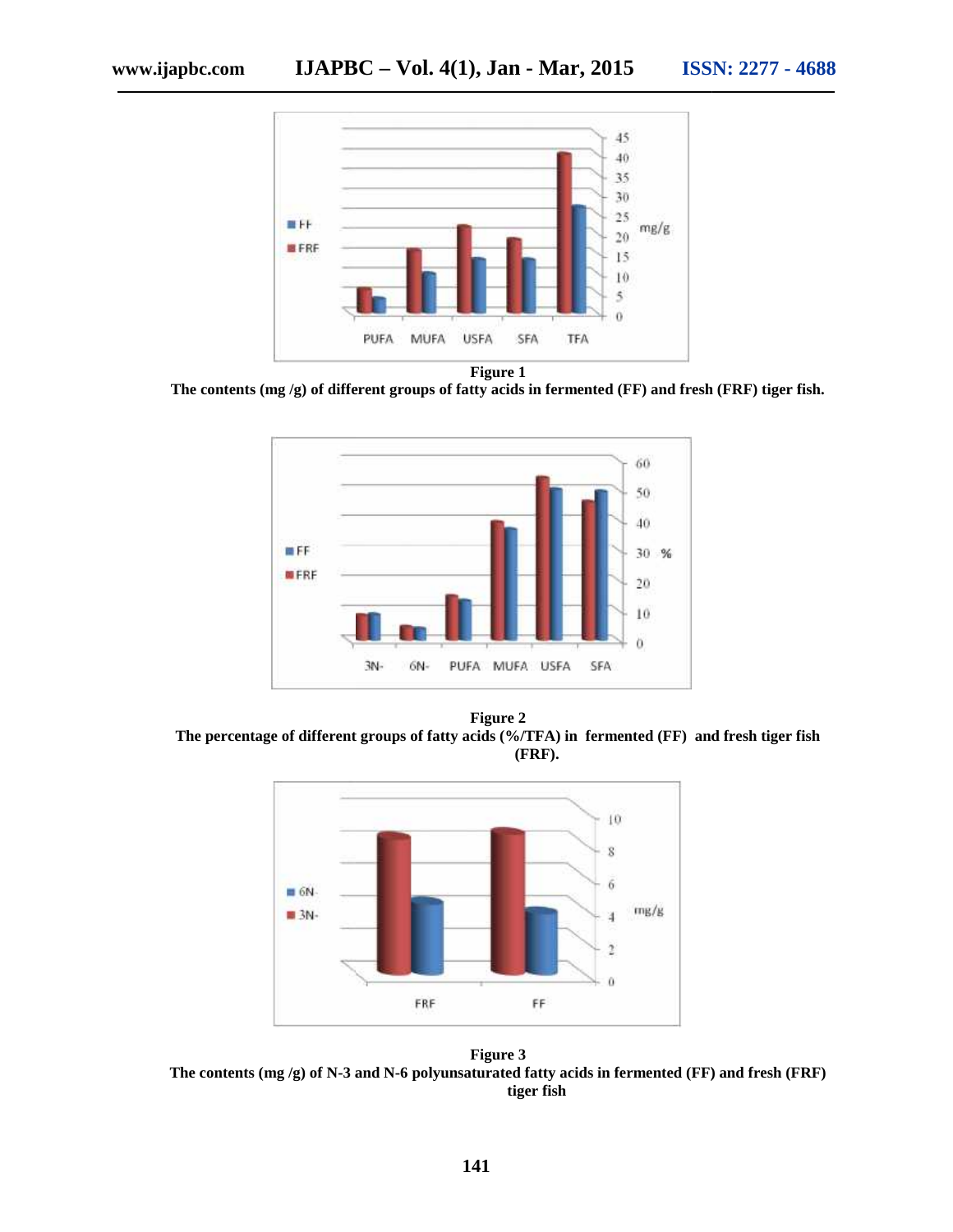The fish fed with fermented fish was found to accumulate more N-3 fatty acids than N-6 fatty acids and increase N-3/N-6 ratio in return<sup>24</sup>. Improving the quality of fish by accumulating more N-3 PUFA in the flesh of the fish as well as increasing the N-3/N-6 ratio is beneficial for human health<sup>28,29,30</sup>. .

### **CONCLUSION**

The present results indicated that 'Feseekh' is a good source of essential fatty acids for human, and with same level of DHA/EPA ratio can provide the daily requirement of DHA and EPA as fresh fish. The higher values of eicosapentaenoic, docosahexaenoic and n-3 series acids also make fermented fish more favorable for human consumption. Both products from local fish producers and household productions of traditional fermented fish products may present health risk for human safety. Therefore, strict control measures is recommended to be applied for producers and a good guidance should be provided for household producers.

### **REFERENCES**

- 1. Beddows CG. Fermented fish and fish products. in: Microbiology of Fermented Foods, (Vol. 2). B J Wood (Ed). Elsevier, London, 1985; pp. 139.
- 2. Adams MR. Topical aspects of fermented foods. Trends in Food Science Technology, 1990; 6(6): 140-152.
- 3. Essuman KM. Fermented fish in Africa. A study on processing, marketing and consumption. FAO Fisheries Technical Paper No 329, FAO, Rome, 1992, 80 p.
- 4. Oyelese OA, Sao OM, Adeuya MA, Oyedokun JO. Acidity/Rancidity Levels, Chemical Studies, bacterial count/flora of fermented and unfermented silver catfish (*Chrysichthys nigrodigitatus*). Food and Nutrition Science, 2013; 4: 1155-1166.
- 5. Rodrigo J, Ros G, Periago MJ, Lopez C, Ortuiio J. Proximate and mineral composition of dried salted roes of hake (*Merltcccircs merluccius*, L.) and ling (*Molva molva*, L.). Food Chemistry, 1998; 63: 221-225.
- 6. Montaño N, Grace G, Victor CG. Polyunsaturated fatty acid contents of some traditional fish and shrimp paste condiments of the Philippines. Food Chemistry, 2001; 75(2): 155–158. DOI: 10.1016/S0308-8146(01)00126- 1.
- 7. Periago MJ, Rodrigo J, Ros G, Rodriguez-Jerez JJ, Hernandez-Herrero M. Monitoring volatile and nonvolatile amines in dried and salted roes of tuna (*Thunnus thynnus* L.) during

manufacture and storage. Journal of Food Protection, 2003; 66: 335-340.

- 8. Cho S-H, Jahncke ML, Eun J-B. Nutritional composition and microflora of fresh and fermented skate (*Raja Kenojei*) skins. International Journal of Food Science and Nutrition, 2004; 1: 45-51.
- 9. Anihouvi VB, Ayernor GS, Hounhouigan JD, Sakyi-Dawson E. Quality characteristics of lanhouin: A traditionally processed fermented fish product in the republic of Benin. African Journal of Food, Agriculture and Nutrition Development, 2006; 6: 1-15.
- 10. Andesen E, Andersen ML, Baron CP. Characterization of oxidative changes in salted kutum roe and herring (*Clupea harengus*) during ripening. Journal of Agriculture and Food Chemistry, 2007; 55: 9545-9553.
- 11. Chanthilath B, Chavasit V, Chareonkiatkul S, Judprasong K. Iodine stability and sensory quality of fermented fish and fish sauce produced with the use of iodated salt. Food Nutrition Bulletin, 2009; 30(2):183-188.
- 12. Chaijan M. Physicochemical changes of tilapia (*Oreochromis niloticus*) muscle during salting. Food Chemistry, 2011; 129: 1201-1210.
- 13. Koffi-Nevry R, Ouina TST, Koussemon M, Brou K. Chemical composition and lactic microflora of adjuevan, a traditional Ivorian fermented fish condiment, Pakistan Journal of Nutrition, 2011; 10 (4): 332-337.
- 14. Taghiof M, Nikoo M. Pourshamsian K. Proximate and fatty acid composition of salted caspian kutum (*Rutilus frisii*) roes influenced by storage temperature and vacuum-packaging. World J Fish Marine Sci, 2012; 4 (5): 525-529. ISSN 2078-4589.
- 15. Yankah VV, Ohshima T, Koizumi Ch. Effects of processing and storage on some chemical characteristics and lipid composition of a Ghanaian fermented fish product. J. Sci Food Agric, 1993; 63(2): 227–235. Article first published online: 2006. DOI: 10.1002/jsfa.2740630209.
- 16. Gessner J, Wirth M, Kirschbaum F, Kruger A, Patriche N. Caviar composition in wild and cultured sturgeons-impact of food sources on fatty acid composition and contaminant load. J. Appl Ichthyol, 2002; 18: 665-672.
- 17. Shirai N, Higuchi T, Suzuki H. Analysis of lipid classes and the fatty acid composition of the salted fish roe food products, Ikura, Tarako, Tobiko and Kazunoko. Food Chem, 2006; 94: 61–67.
- 18. Dincer T, Cakli S, Kilinc B, Tolasa S. Amino acids and fatty acid composition content of fish